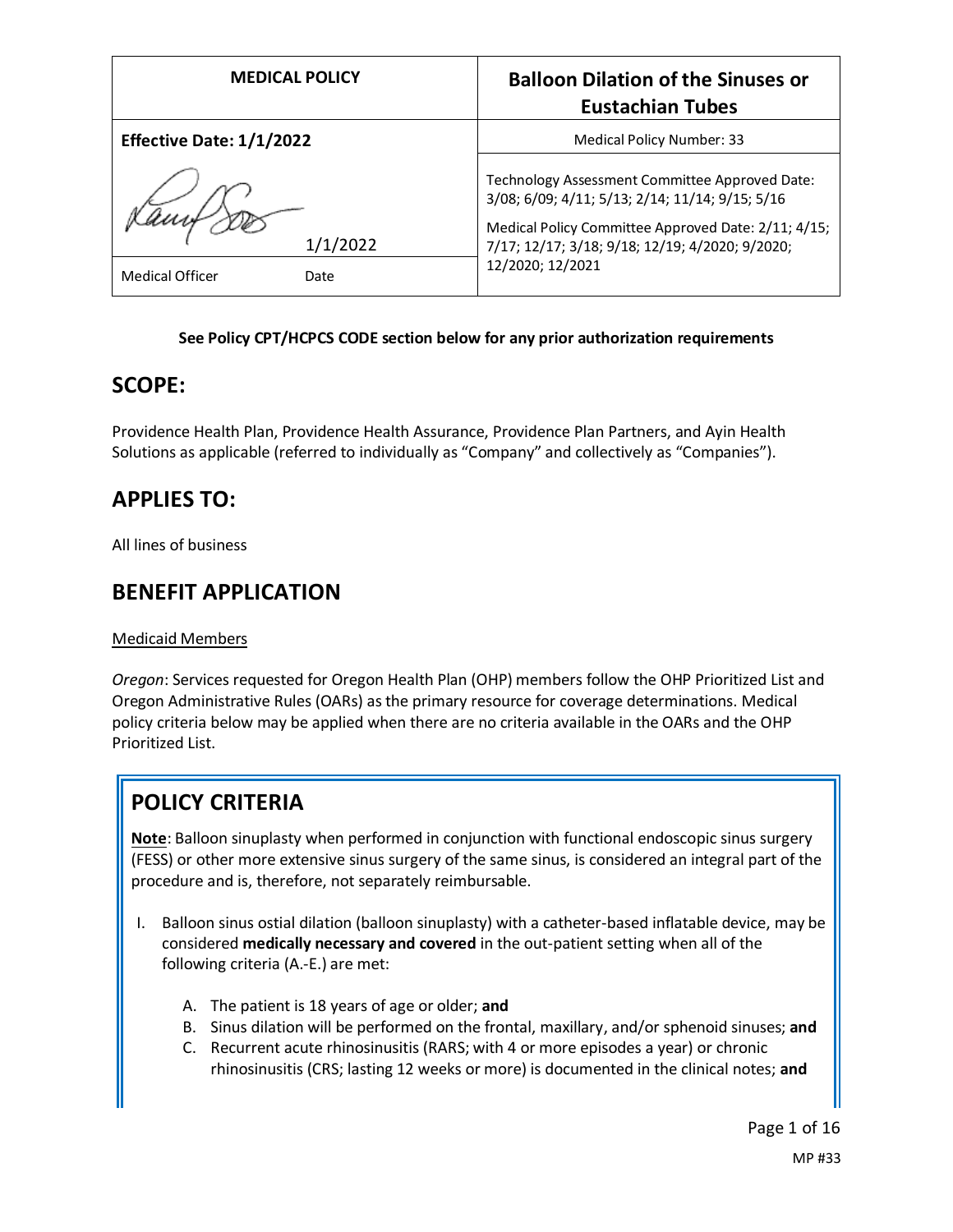- D. Documented failure of medical management (unless contraindicated) consisting of **all** of the following criteria (1.-3.):
	- 1. A minimum of 2 antibiotic courses have been completed (one course should be at least 21 days); **and**
	- 2. A trial of oral steroids and nasal steroids has been completed (verification of oral steroid prescription may be requested by the Medical Director); **and**
	- 3. A trial of nasal saline irrigation; **and**
- E. Abnormal findings on computerized tomography (CT) scan read by an independent radiologist indicating **at least one** of the following conditions (1.-3.):
	- 1. Opacification of sinus cavity; **or**
	- 2. Air fluid levels; **or**
	- 3. Mucosal thickening of at least 2mm.
- II. Balloon sinus ostial dilation (balloon sinuplasty) with a catheter-based inflatable device is considered **not medically necessary and not covered** when criterion I. above is not met, including but not limited to the following (A.-H.):
	- A. In locations other than the frontal, maxillary, and/or sphenoid sinuses
	- B. Significant polyposis
	- C. Autoimmune disorders
	- D. Repeat balloon sinuplasty
	- E. Sinusitis with fungal disease
	- F. Isolated ethmoid disease
	- G. In patients 17 years of age or younger
	- H. Frontal or migraine headaches without evidence of significant sinus disease on imaging that meets criterion I. above.
- III. Balloon dilation of the eustachian tube(s), with a catheter-based inflatable device is considered **investigational and is not covered** for the treatment of any condition, including but not limited to eustachian tube dysfunction.

# **BILLING GUIDELINES**

Balloon sinuplasty when performed in conjunction with FESS or other more extensive sinus surgery of the same sinus, is considered and integral part of the procedure and is, therefore, not separately reimbursable. This is not applicable to inferior turbinate resection as represented by the following CPTs: 30140, 31254, 30117, 31240. CPT's 31231 and 31237 have separate procedure designation, and may not be billed when performed with another procedure in an anatomically related region through the same incision, orifice, or surgical approach.

The following codes are not appropriate to bill for balloon sinuplasty:

- 31231- Nasal endoscopy, diagnostic, unilateral or bilateral (separate procedure)
- 31294- Nasal/sinus endoscopy, surgical; with optic nerve decompression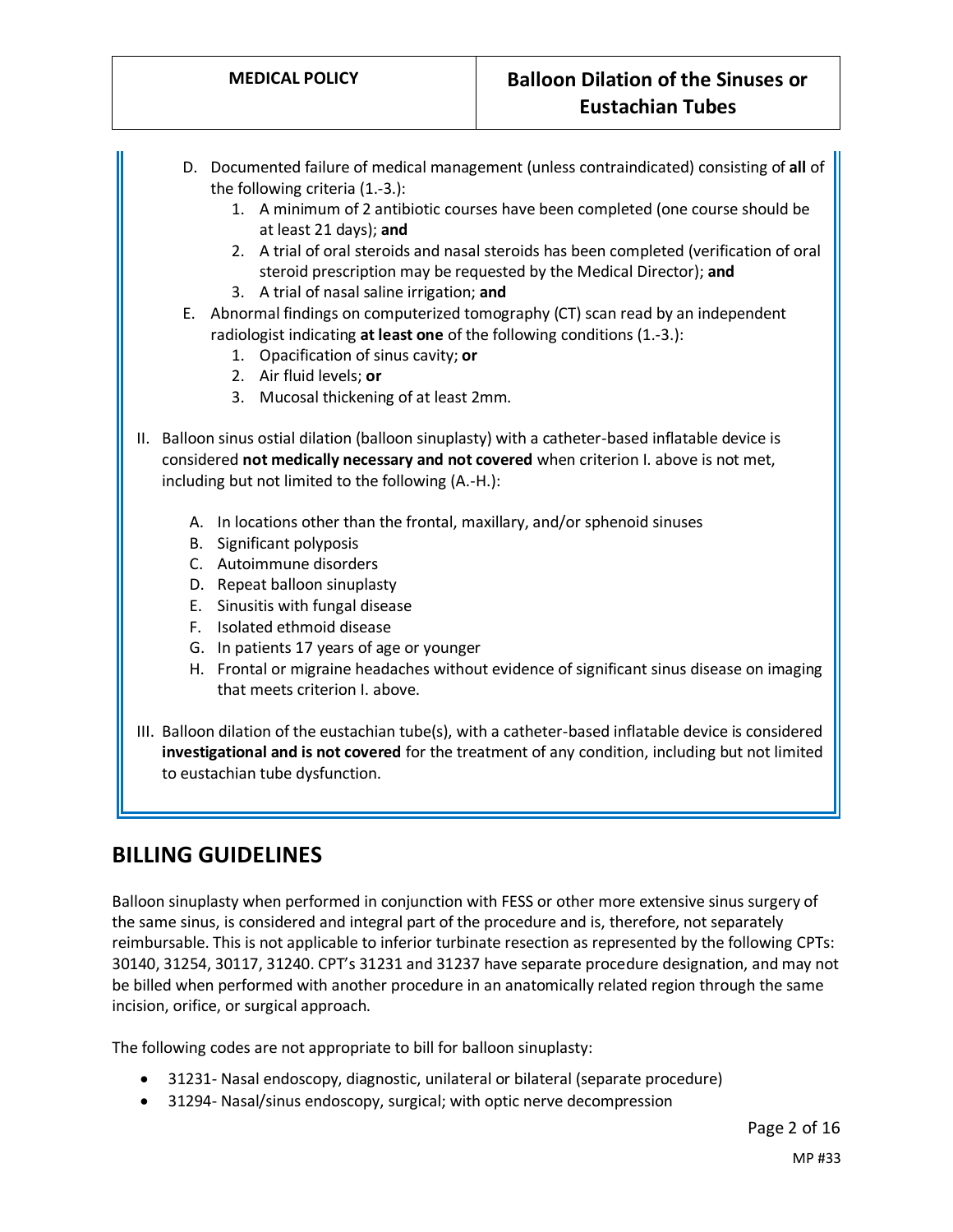Code C9745 may only be billed by a facility.

# **CPT/HCPCS CODES**

| <b>All Lines of Business</b>                                                                  |                                                                                                                                    |  |
|-----------------------------------------------------------------------------------------------|------------------------------------------------------------------------------------------------------------------------------------|--|
| <b>Prior Authorization Required</b>                                                           |                                                                                                                                    |  |
| 31295                                                                                         | Nasal/sinus endoscopy, surgical; with dilation of maxillary sinus ostium (eg, balloon<br>dilation), transnasal or via canine fossa |  |
| 31296                                                                                         | Nasal/sinus endoscopy, surgical; with dilation of frontal sinus ostium (eg, balloon<br>dilation)                                   |  |
| 31297                                                                                         | Nasal/sinus endoscopy, surgical; with dilation of sphenoid sinus ostium (eg, balloon<br>dilation)                                  |  |
| 31298                                                                                         | Nasal/sinus endoscopy, surgical; with dilation of frontal and sphenoid sinus ostia (eg,<br>balloon dilation)                       |  |
| <b>Not Covered</b>                                                                            |                                                                                                                                    |  |
| 69705                                                                                         | Nasopharyngoscopy, surgical, with dilation of eustachian tube (ie, balloon dilation);<br>unilateral                                |  |
| 69706                                                                                         | Nasopharyngoscopy, surgical, with dilation of eustachian tube (ie, balloon dilation);<br>bilateral                                 |  |
| <b>Unlisted Codes</b>                                                                         |                                                                                                                                    |  |
| All unlisted codes will be reviewed for medical necessity, correct coding, and pricing at the |                                                                                                                                    |  |
| claim level. If an unlisted code is billed related to services addressed in this policy then  |                                                                                                                                    |  |
| prior-authorization is required.                                                              |                                                                                                                                    |  |
| 69799                                                                                         | Unlisted procedure, middle ear                                                                                                     |  |

# **DESCRIPTION**

# **Acute, Chronic and Recurrent Rhinosinusitis (ARS/CRS/RARS)**

According to the American Academy of Otolaryngology-Head and Neck Surgery Foundation (AAO-HNSF), rhinosinusitis is defined as, "as symptomatic inflammation of the paranasal sinuses and nasal cavity. The term rhinosinusitis is preferred because sinusitis is almost always accompanied by inflammation of the contiguous nasal mucosa."<sup>1</sup> Nearly 12% or 1 in every 8 adults are diagnosed with rhinosinusitis per year and it is the fifth leading cause of antibiotic treatment. There are various severities of rhinosinusitis as described by Hayes and the AAO-HNSF:

- Acute Rhinosinusitis (ARS): ARS is a clinical condition characterized by inflammation of the mucosa of the nose and paranasal sinuses with associated sudden onset of symptoms of purulent nasal drainage accompanied by nasal obstruction, facial pain/pressure/fullness, or both, of up to 4 weeks duration.
- Recurrent Acute Rhinosinusitis (RARS): RARS is characterized by 4 or more recurrent episodes of ARS with complete clearing of symptoms between episodes over a one year period.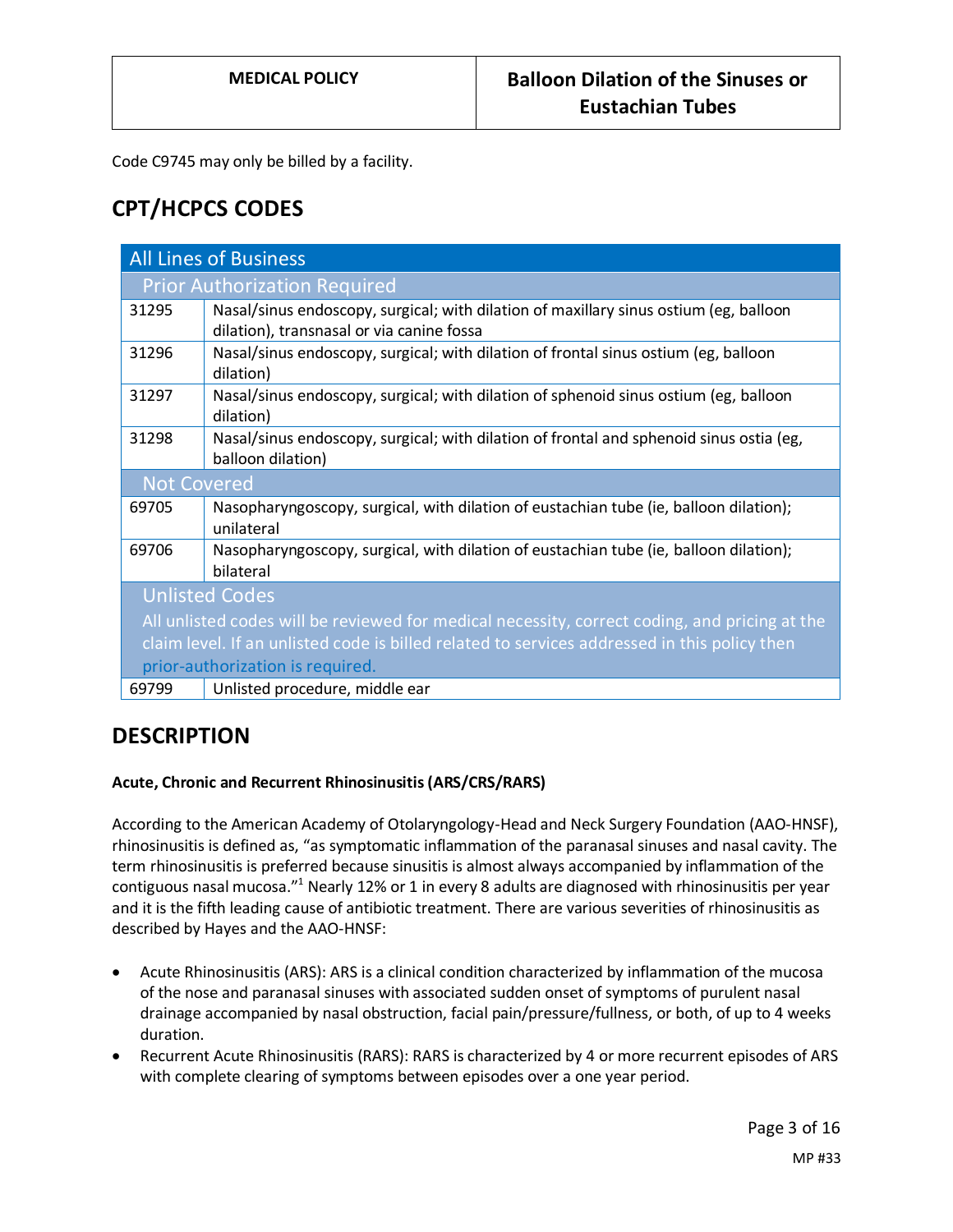• Chronic Rhinosinusitis CRS: CRS is a clinical disorder characterized by inflammation of the mucosa of the nose and paranasal sinuses with associated signs and symptoms of 12 week consecutive duration. CRS is characterized by 2 or more symptoms, one of which is nasal blockage/obstruction/congestion or nasal discharge (anterior/posterior nasal drip), with or without facial pain/pressure and reduction or loss of smell with endoscopic evidence of mucopurulence, edema, and/or polyps and/or CT presence of mucosal thickening or air-fluid levels in the sinuses.

CRS is diagnosed via symptom presentation (i.e., facial pain, reduction in smell, nasal obstruction, congestion, or discharge, etc.), and findings on CT or endoscopy to stage the extent of the disease. In addition, patients may undergo allergy testing, blood tests, and other diagnostics to rule out intranasal bacterial or fungal infections.

## ARS/CRS/RARS Treatment

Treatment of ARS is limited to medical management due to the short duration of the condition. Surgical intervention is not recommended. $2^2$ 

According to Hayes, "(m)edical management of CRS includes intranasal and systemic antibiotics and steroids to reduce inflammation, nasal lavage and saline irrigation, mucolytics, decongestants, antihistamines, and leukotriene modifiers. Patients who have CRS that is persistent or recurring and fails to respond to medical management may require surgery. Functional endoscopic sinus surgery (FESS) is the standard procedure for refractory CRS in adult patients. FESS is a minimally invasive surgical procedure that is performed in an operating room and the patient is typically under general anesthesia. The surgery involves tissue and bone removal under direct visualization to access and drain the sinuses and to remove pathological tissue. The removal of tissue and bone is associated with bleeding, pain, and scarring and often requires postoperative debridements."<sup>3</sup>

According to UpToDate, "Multiple therapies are used in the management of CRS with or without nasal polyposis (NP), including saline washes and sprays, intranasal and systemic glucocorticoids, antibiotics, and antileukotriene agents."<sup>4</sup>

## *Balloon Sinuplasty*

According to Hayes, "(b)alloon sinuplasty is a minimally invasive endoscopic technique that aims to dilate the sinus ostia in patients with CRS. A disposable catheter delivers a balloon, which, when inflated, compresses the tissue that is blocking the sinus ostia, thereby allowing drainage of the treated sinus and a resolution or reduction of symptoms."<sup>3</sup> The procedure is designed to preserve normal sinus tissue and anatomy and may be performed in either the operating room or in the office setting. The Hayes review noted that, ideally, balloon sinuplasty would be performed in the office setting to reduce the utilization of operating rooms and postanesthesia care units.

Per the American Academy of Otolaryngology, "(e)ndoscopic sinus surgery is …recommended only after it has been determined that medical management has been, or will be, unsuccessful. Surgery, medical management, and failure to intervene all have risks, including the possibility of postoperative bleeding, eye complication (visual impairment). Intracranial injury (brain damage or infection), leakage of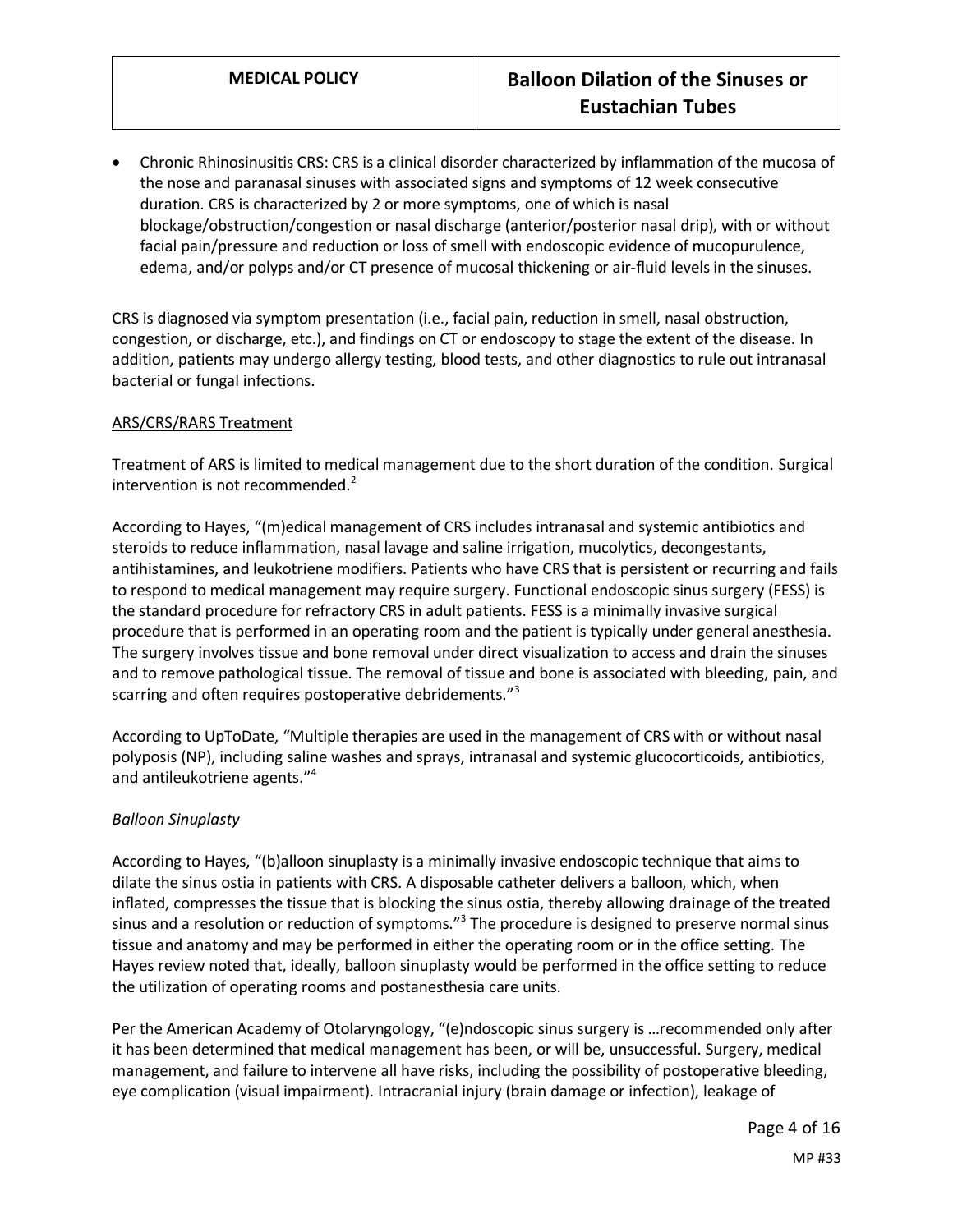cerebrospinal fluid, persistent or recurrent nasal obstruction due to failure to fully control polyps, and recurrent nasal or sinus infection. The risk of surgery should generally be less than that of untreated or under-treated sinus disease."<sup>1</sup>

## **Eustachian Tube Dysfunction (ETD)**

Eustachian tube dysfunction, or ETD, occurs when the normal function of the eustachian tube – helping maintain pressure in the ear by periodically opening and closing – is impaired, leading to pressure, pain, impaired hearing, persistent ear infections, tinnitus, or other symptoms. ETD affects approximately 1% of adults.

According to a Hayes Technology Brief regarding ETD, "(e)ustachian tube dysfunction is the inability of the eustachian tube (ET) to ventilate the middle ear, drain secretions, or protect the middle ear from sounds or pathogens in the nasopharynx. The cartilaginous portion of the ET is the most likely source of pathology. ETD is associated with otologic and rhinology symptoms, including tinnitus (ringing in the ears), aural fullness, an inability to equilibrate middle ear pressure, a sensation of being underwater, impaired hearing, pain, and balance problems. Currently available treatments for ETD may be ineffective and do not correct the underlying obstructive nature of ETD."<sup>5</sup>

## ETD Treatment

A eustachian tube balloon dilation system is a device that includes an inflatable balloon and flexible catheter that dilates the cartilaginous portion of the eustachian tube and is proposed to treat persistent eustachian tube dysfunction. According to the Hayes review, "(t)he Aera Eustachian Tube Balloon Dilation (ETBD) System is the first balloon device approved for ETD in the United States. The Aera device consists of a guidance catheter and a  $16 \times 6$  millimeter (mm) balloon. The blunt-tipped guidance catheter is inserted through the nose and advanced to the ET. The balloon is then advanced through the guidance catheter to the isthmus of the ET, which is at the end of the cartilaginous tissue prior to the bony portion. When the endoscopic marker is visualized at the distal end of the guidance catheter, the balloon is inflated to 12 atmospheres for 2 minutes and then withdrawn."<sup>5</sup>

# **REVIEW OF EVIDENCE**

A review of the ECRI, Hayes, Cochrane, and PubMed databases was conducted regarding the use of sinus or eustachian tube dilation as a treatment for eustachian tube defects and recurrent or chronic rhinosinusitis. Below is a summary of the available evidence identified through October 2021.

## **Chronic and Recurrent Rhinosinusitis (CRS/RARS) in Adults**

## Systematic Reviews

• In 2021, Hayes published an updated health technology assessment regarding the use of balloon sinuplasty (BS) to treat chronic rhinosinusitis (CRS) or recurrent acute rhinosinusitis (RARS) in adult patients.<sup>3</sup> The narrative review provided a comprehensive update to the current evidence. The evidence base was comprised of 13 studies in 16 publications meeting inclusion criteria. Eleven of the studies were randomized controlled trials (RCTs); of the two nonrandomized

Page 5 of 16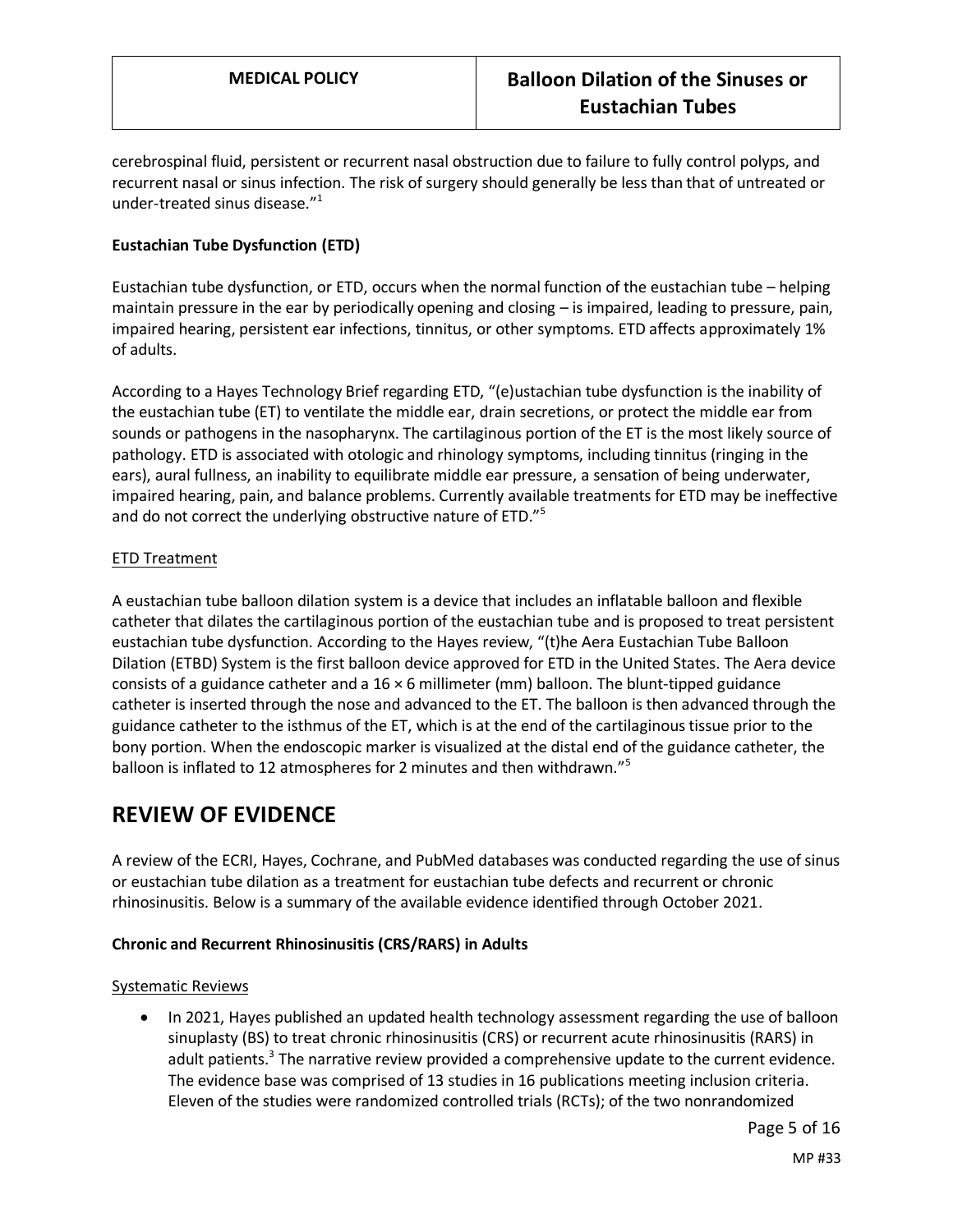studies, one prospective and one retrospective cohort study were each included. Primary outcomes included ostial patency (6 studies, 8 publications), validated measures of quality of life (QOL) and symptom severity (sinonasal outcome test [SNOT] scores, RSDI and CSS scores), and other measures of symptom severity and QOL (days until normal activity resumed, continued sinusitis events, revision rate). Studies were excluded if measurement did not include any of the relevant clinical outcomes, or if BS was applied in both treatment arms. As demonstrated in six RCT's amongst eight publications, ostial patency did not differ between FESS and BS majority of the time (four studies found no difference; one favored FESS over BS, and one favored BS over FESS). Studies reporting quality of life measures mostly did not find meaningful differences between BS and FESS.

Overall, authors concluded that there is a moderate-quality body of evidence suggesting that BS as a stand-alone procedure or when combined with FESS (hybrid procedure) may have similar efficacy rates as FESS. (Hayes Rating, B) Rates of revision ranged 0% to 7.89% in BS, and 0% to 16.85% following FESS (five studies); BS was statistically significantly favored over FESS in one study. The authors stated that well-designed RCTs may change current conclusions given the risk of underpowered studies from past reports, and large heterogeneity in outcome measures.

- In 2016, ECRI published a systematic review of the evidence regarding standalone balloon sinus dilation for treating chronic rhinosinusitis in adults.<sup>6</sup> Overall the evidence regarding long-term impact on quality of life such as work activity, activity impairment, and the rhinosinusitis symptom inventory score was rated low. However, the ECRI report concluded that sinus symptoms did improve at 1 and 2 year follow-up and that balloon sinuplasty provided similar long-term results compared to FESS.
- In 2011, Ahmed and colleagues published a Cochrane systematic review which evaluated the efficacy of balloon dilation as a treatment for CRS.<sup>7</sup> Reviewers included randomized controlled trials with patients of any age with rhinosinusitis >12 weeks who failed a prolonged course of medical management. A single study (n=34) met inclusion criteria and compared balloon dilatation of the frontal recess (plus conventional FESS of other involved sinuses) versus conventional FESS. At 12 months follow-up there were no statistically significant differences between groups. Patent frontal recesses were observed in 75% of patients in the balloon sinuplasty group and 63% in the FESS-only group. No major complications were reported. The authors concluded the evidence, at the time of the review, was insufficient to support the use of balloon dilation compared to standard surgical and medical management approaches for treating CRS.

# Randomized Controlled Trials (RCT)

In 2013, Culter and colleagues published an RCT deemed to be the highest quality of those included in the 2016 update of the Hayes review above (REMODEL trail).<sup>9</sup> The trial compared balloon dilation to FESS to assess noninferiority in 92 adult patients with CRS. Inclusion criteria were:

- Patients who were diagnosed with recurrent or chronic rhinosinusitis,
- All patients had maxillary sinus disease, with or without anterior ethmoid disease,
- All patients met criteria for FESS for uncomplicated rhinosinusitis: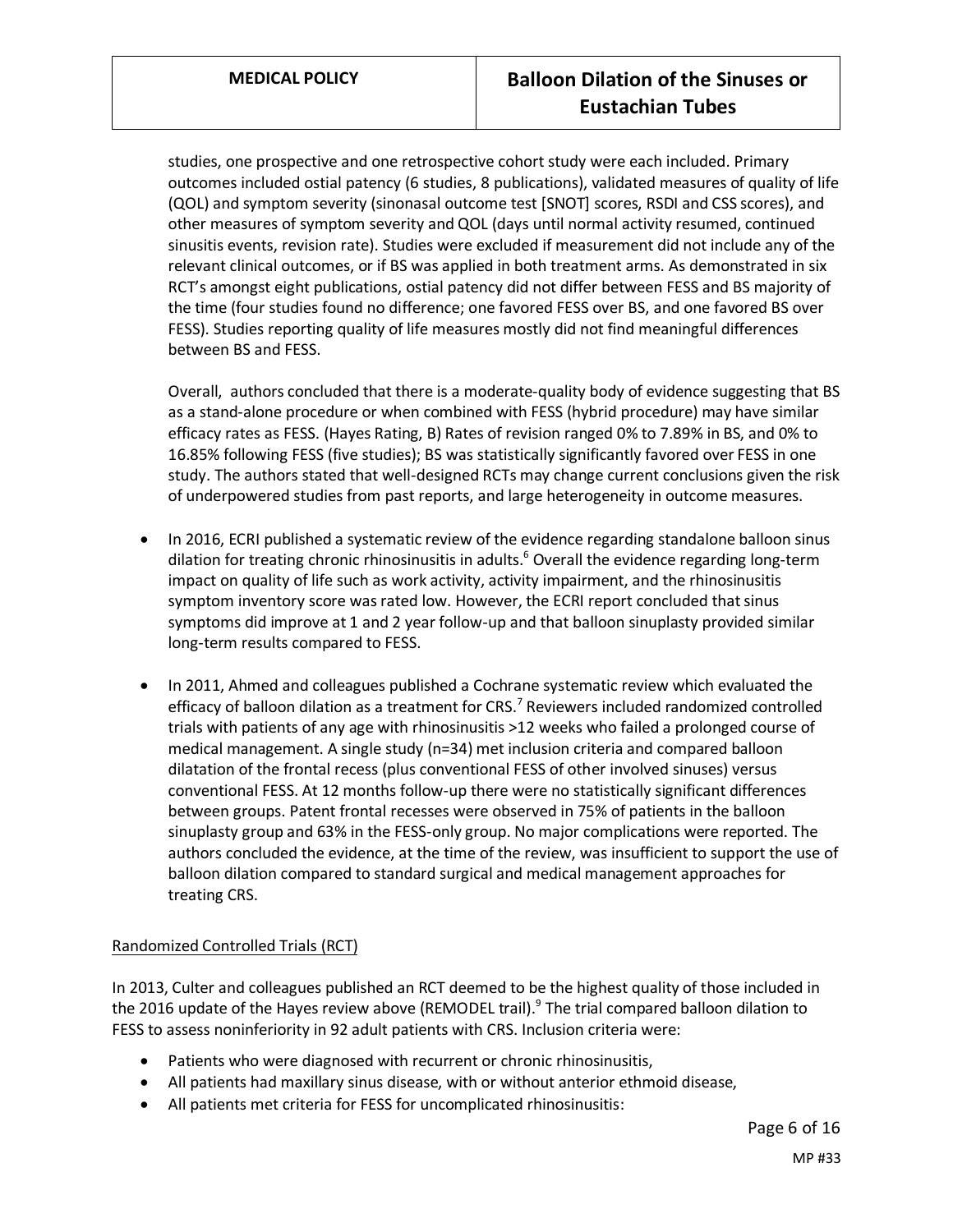- o Failure of medical management
- o CT documentation of CRS or RARS

Patients were excluded from the study if any of the following were met:

- Patients with posterior ethmoid, sphenoid, or frontal rhinosinusitis requiring FESS or balloon dilation, as well as those with fungal sinusitis, severely deviated septum causing complete obstruction, or gross sinonasal polyposis were excluded.
- Patients who had previously undergone sinus surgery, those who underwent nasal surgery within 3 months before randomization, and anyone requiring concomitant sinonasal surgery at the time of the study procedure (e.g., septoplasty) were not eligible.
- Patients with ciliary dysfunction or Samter's triad along with individuals either undergoing chemotherapy in the head/neck region or who were pregnant were also excluded from study participation.

Primary endpoints were improvements in sinus symptom as assessed by a mean change in the SNOT score between baseline and 6 month follow-up. No differences were observed between groups and statistically significant improvements (p<0.0001) were observed in both arms. Strengths of this study included a large patient population which allowed for comparison of statistical differences between groups, randomized design and long-term follow-up.

Bizhazi et al. and Chandra et al. both reported on long term follow-up of the REMODEL study.<sup>10,11</sup> At one-year 96.7% (89/92) patients completed follow-up. Ostial patency was 96.7% and 98.7% after balloon dilation and FESS and both groups demonstrated significant reductions in rhinosinusitis episodes (4.2 for balloon dilation and 3.5 in the FESS group).

In 2016, Chandra reported the final results of the REMODEL study and also included a larger cohort population in a meta-analysis to evaluate long-term outcomes of treatment of stand-alone balloon sinuplasty compared to FESS.<sup>11</sup> The REMODEL study cohort included 135 patients with 12-24-month outcomes. In addition, 358 standalone balloon dilation patients with 24 month follow-up were included in the analysis. Final results were similar to those reported in the 6-month and 12-month outcomes of the REMODEL study. A significant reduction was observed in work/school days missed, clinical visits, acute infections, and prescription antibiotic use. Authors concluded that balloon dilation was comparable in FESS in both short and long-term outcomes.

# **Chronic and Recurrent Rhinosinusitis (CRS/RARS) in Children**

## Systematic Reviews

In 2021, Hayes published a health technology assessment on balloon sinuplasty (BSP) alone or combined with an adjunct surgery for treatment of pediatric chronic rhinosinusitis (PCRS) in children and adolescents with intractable symptoms after optimal medical therapy.<sup>8</sup> The authors identified a total of 7 studies of BSP for treating patients with PCRS, one of which was an RCT (n=24; follow-up time: 6 months). The overall body of evidence was therefore considered to be of low quality. Sample sizes ranged from 24-96 patients; follow-up from 6 months to 2 years. Amongst 3 studies reporting adverse events, complication rate ranged from 2.4 to 10 percent. At 6 months, the RCT comparing BSP plus adenoidectomy plus irrigation (n=12) and adenoidectomy plus irrigation (n=12) found no statistically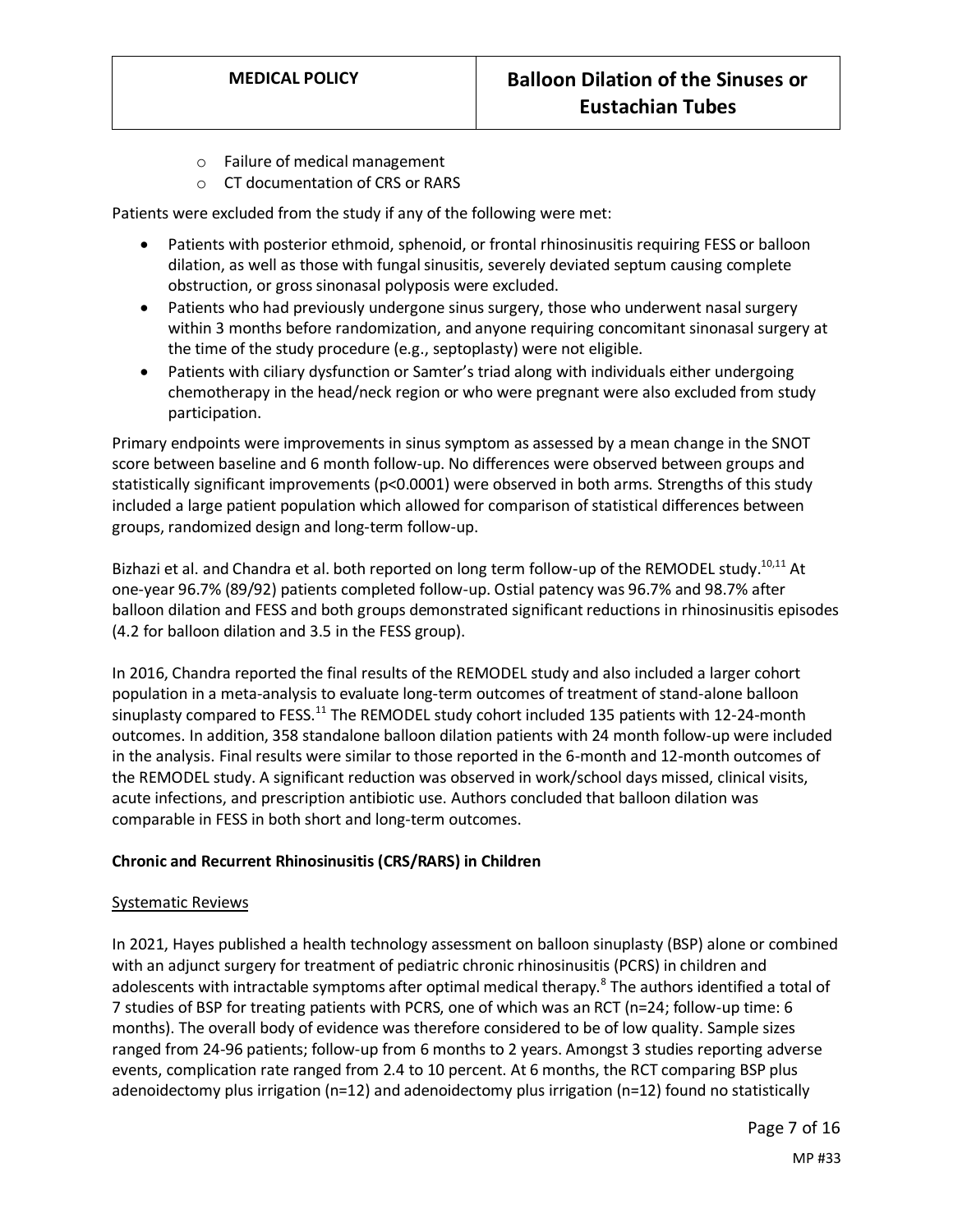significant difference in quality of life (measured by SN-5 questionnaire) between the treatment groups. The Hayes report concluded with a C-rating: This Rating reflects a small, overall low-quality body of evidence suggesting that PCRS patients treated with BSP experience symptom relief and improved quality of life compared with pretreatment assessments. However, no firm conclusions regarding safety can be drawn because the evidence is very limited. There is insufficient evidence regarding the relative efficacy and safety of BSP with other treatments.

## Nonrandomized Studies

Several additional clinical trials assessing the efficacy of balloon catheter sinuplasty for the treatment of CRS/RARS in children were identified.<sup>12,13</sup> Findings from these studies were limited by their small sample sizes and lack of long-term follow-up.

## **Eustachian Tube Dysfunction (ETD)**

#### Systematic Reviews

• In 2021, Hayes published a health technology assessment for eustachian tube balloon dilation (ETBD) for the treatment of chronic eustachian tube dysfunction (ETD) in adults.<sup>14</sup> Searching the literature through 2021, Hayes identified 11 studies in 13 publications (n=53-2272 patients; n=70-3670 dilations) that evaluated ETBD for the treatment of chronic ETD. The evidence base comprises 4 randomized controlled trials, 1 retrospective comparative study and 5 pre/post studies. Follow-up ranged from post-operation to 3 years. Consolidated findings across the studies included for review indicated that ETBD is associated with improved patient outcomes, including better ET function and reduced symptom severity compared with pretreatment assessments and may be similar to or better for most outcomes for continued medical management, tympanic paracentesis or tympanoplasty. ETBD also appeared to be relatively safe with no major complications reported in the reviewed studies. Despite positive results, investigators concluded that the overall body of evidence for the use of ETBD for the treatment of chronic ETD refractory to medical management was "low quality."

Limitations across the reviewed studies included small sample sizes, a lack of controls, lack of power analyses, retrospective design, lack of randomization and blinding, poor reporting of the data, inadequate follow up times to determine long-term outcomes, and non-contemporaneous comparison groups. Comparison of study results was also limited by variability in treatment protocols, including procedure protocols and outcome measures. Hayes ultimately assigned a "C" rating (potential but unproven benefit) for the use of ETBD for the treatment of ETD in adults that is refractory to medical management. Evidence was also insufficient to determine patient selection criteria given the variability of treatment parameters employed to date.

• In 2020, Froehlich et al. published a systematic review with meta-analysis examining the effectiveness of eustachian tube balloon dilation for the treatment of eustachian tube dysfunction.<sup>15</sup> The authors performed a literature search in accordance with Preferred Reporting Items for Systematic Reviews and Meta-Analyses (PRISMA) guidelines. Thirty five studies were included in the systematic review, including 12 for meta-analysis. Amongst the 12 publications, 448 patients and 545 ears were included for quantitative analysis. Three RCT's were included, 5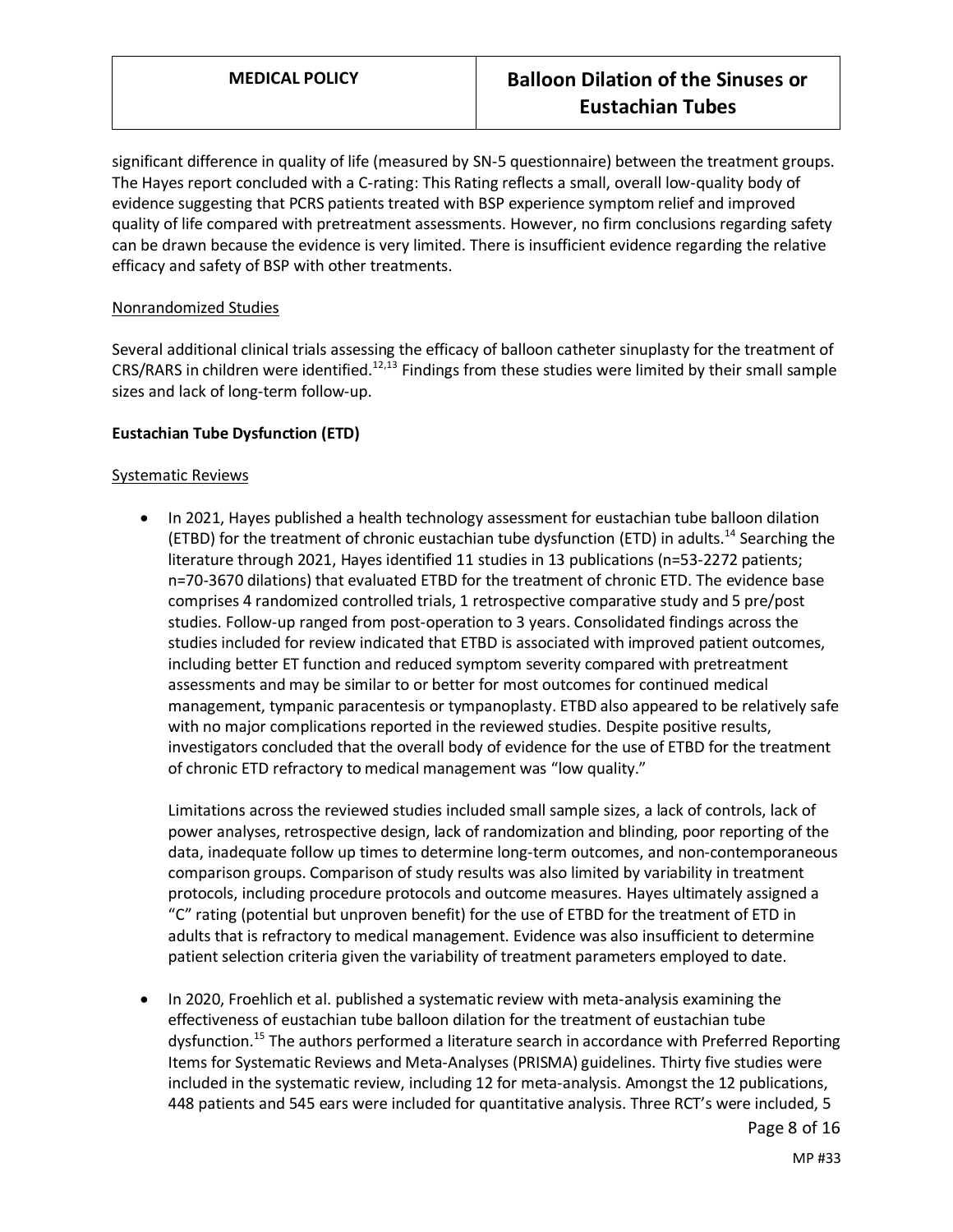prospective studies, and 4 retrospective case series. Collectively, the author's independently assessed the studies to have a high risk of bias in every category measured when evaluating study quality. Seven-item Eustachian Tube Dysfunction Questionnaire (ETDQ7) mean score at 6 weeks as compared to baseline, and at the long-term (3-12 months) time point as compared to 6 weeks were significantly decreased (-2.13; 95% CI: -3.02 to -1.24;) and not different (-0.09; 95% CI: -0.38 to 0.19), respectively. At the short-time point, 53.5% (95% CI: 47.0 to 59.8%) of baseline ETDQ7 scores > 2.1 normalized; the proportion of ETDQ7 scores that normalized at the long-term time point was not significantly different than the proportion at 6 weeks. Data for ETDQ7 were represented by three studies. Objective measures included tympanogram type (type A versus type B versus type C) represented from 12 studies; otoscopy exam findings, represented from 7 studies; and ability to perform the Valsalva maneuver, represented by seven studies. The authors reported improvements across all measures, though concluded that the number of studies available are still relatively low and the disease is highly subjective, thus requiring further study for definitive conclusions.

- In 2018, Wang et al. conducted a systematic review and meta-analysis to compare balloon dilation and laser eustachian tuboplasty in patients with eustachian tube dysfunction.<sup>16</sup> Independent reviewers identified relevant literature, assessed quality, and extracted data. The review identified no randomized controlled trials, two retrospective studies, and 11 prospective studies (n=1063; 942 treated with balloon dilation and 121 treated with laser tuboplasty). The primary outcomes of interest were eustachian tube score (ETS) and tympanometry and Valsalva maneuver results. In pooled analysis, balloon tuboplasty resulted in a significant improvement of ETS and a greater tympanometry improvement rate, compared to laser tuboplasty. Valsalva maneuver improvement rate was not different between the two groups. Although these results may indicate short-term efficacy of balloon dilation, the reliability of these results is uncertain due to low quality of the available evidence. The review included only a small number of nonrandomized studies, and all but two had very small sample sizes (n<100). Additionally, no studies had follow-up data beyond one year. The authors concluded that "because of the limited numbers of studies reporting data of the outcomes of interest, it remains unclear if one procedure provides greater benefits."
- In 2017 (updated 2021), the ECRI Institute conducted a narrative evidence review to evaluate Acclarent Aera Eustachian Tube (ET) Balloon Dilation System for treating persistent eustachian tube dysfunction.<sup>17</sup> The evidence review identified one randomized controlled trial (RCT) (n=323) and three prospective case series (n=91). Results of the RCT indicated that the Aera ET balloon dilation added to medical management was better than medical management alone at 6-week follow-up. Tympanogram normalization was 51.8% in the ET balloon group and 13.9% in the medical management group (P <0.0001). "Normal levels of mucosal inflammation and the percentage of patients that could perform the Valsalva maneuver were also significantly higher in the treated group at six-week follow-up than in the control group (p <0.001)." The case series reported increases in quality of life, the number of patients able to perform the Valsalva maneuver, and the number of patients with normal tympanograms. The ECRI review concluded that while evidence supporting the procedure is "somewhat favorable," additional RCTs with longer-term follow-up are required to confirm the results of the RCT and to determine how ET balloon dilation compares with other treatments for refractory ET dysfunction.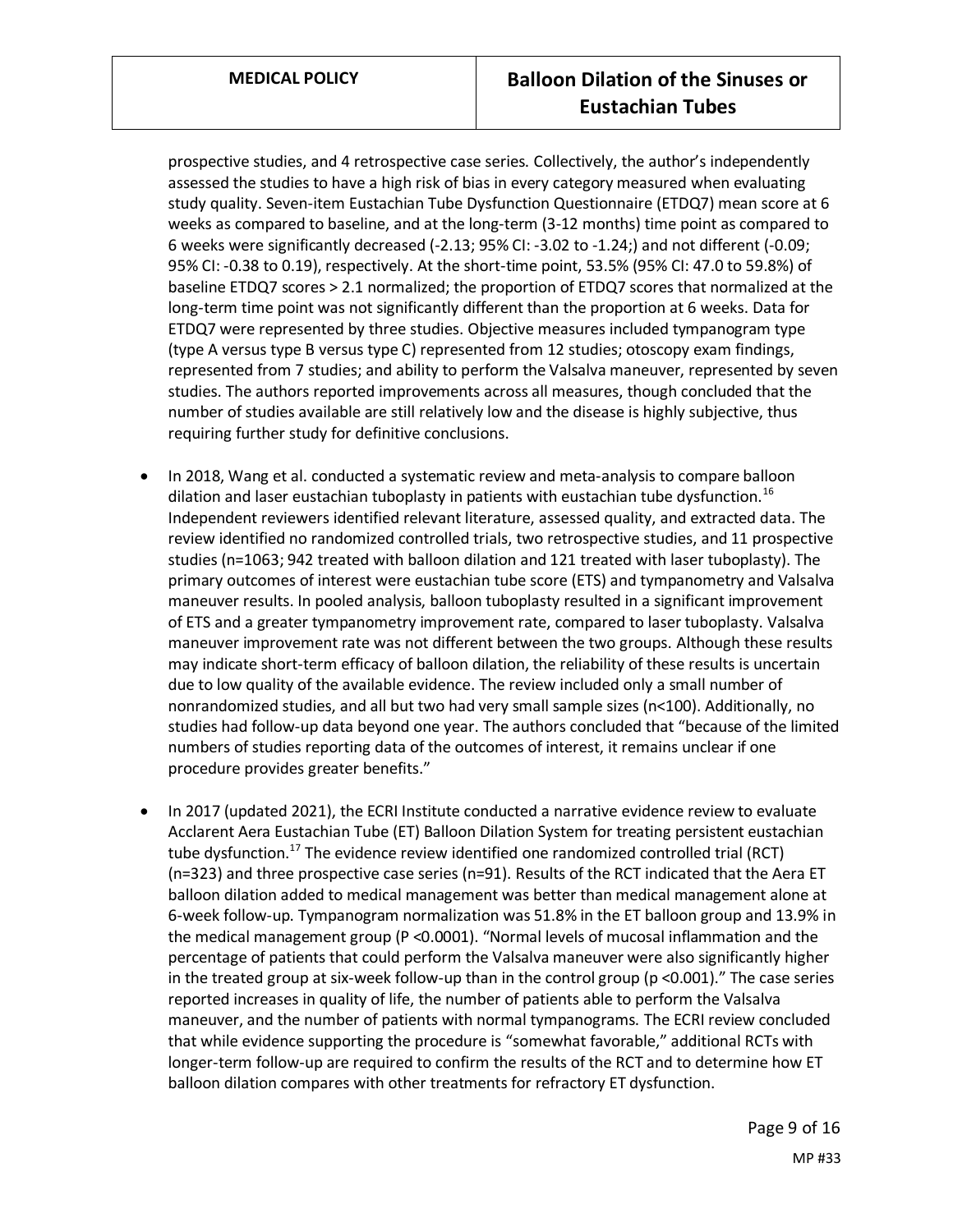Additional systematic reviews were identified which indicated there is insufficient evidence to assess the safety or efficacy of balloon dilation of the eustachian tubes as a treatment of any condition.<sup>18-20</sup>

## Randomized Controlled Trials (RCTs)

No randomized controlled trials were identified evaluating balloon dilation of the eustachian tube for eustachian tube dysfunction that were not already included in analysis of the systematic reviews summarized above.

# **CLINICAL PRACTICE GUIDELINES**

## **Acute, Chronic, or Recurrent Rhinosinusitis (ARS/CRS/RARS) in Adults**

American Academy of Otolaryngology-Head and Neck Surgery Foundation (AAO-HNSF)

- In 2015, the AAO-HNSF published an updated evidence-based guideline to address adult sinusitus.<sup>21</sup> The following recommendations were made regarding CRS:
	- $\circ$  The clinician should confirm a clinical diagnosis of CRS with objective documentation of sinonasal inflammation, which may be accomplished using anterior rhinoscopy, nasal endoscopy, or computed tomography.
		- Strong recommendation based on cross-sectional studies with a preponderance of benefit over harm.
	- o Clinicians should recommend saline nasal irrigation, topical intranasal corticosteroids, or both for symptom relief of CRS.
		- Recommendation based on a preponderance of benefit over harm.
- In 2010 (reviewed in 2021) the American Academy of Otolaryngology-Head and Neck Surgery and AAO-HNSF committees published a position statement regarding dilation of the sinuses.<sup>22</sup> The position statement was generated by committee members that may have included those on the board who approved the statement.
	- $\circ$  "Sinus ostial dilation (e.g. balloon ostial dilation) is a therapeutic option for selected patients with chronic rhinosinusitis (CRS) and recurrent acute rhinosinusitis (RARS) who have failed appropriate medical therapy. Clinical diagnosis of CRS and RARS should be based on symptoms of sinusitis and supported by nasal endoscopy documenting sinonasal abnormality or mucosal thickening on computed tomography of the paranasal sinuses. This approach may be used alone to dilate an obstructed sinus ostium (frontal, maxillary, or sphenoid) or in conjunction with other instruments (eg, microdebrider, forceps). The final decision regarding use of techniques or instrumentation for sinus surgery is the responsibility of the attending surgeon."

## American Rhinologic Society (ARS)

In 2017, the ARS published an identical position statement on ostial balloon dilation endorsed by both the American Rhinologic Society and the Academy of Otolaryngology - Head and Neck Surgery.<sup>23</sup>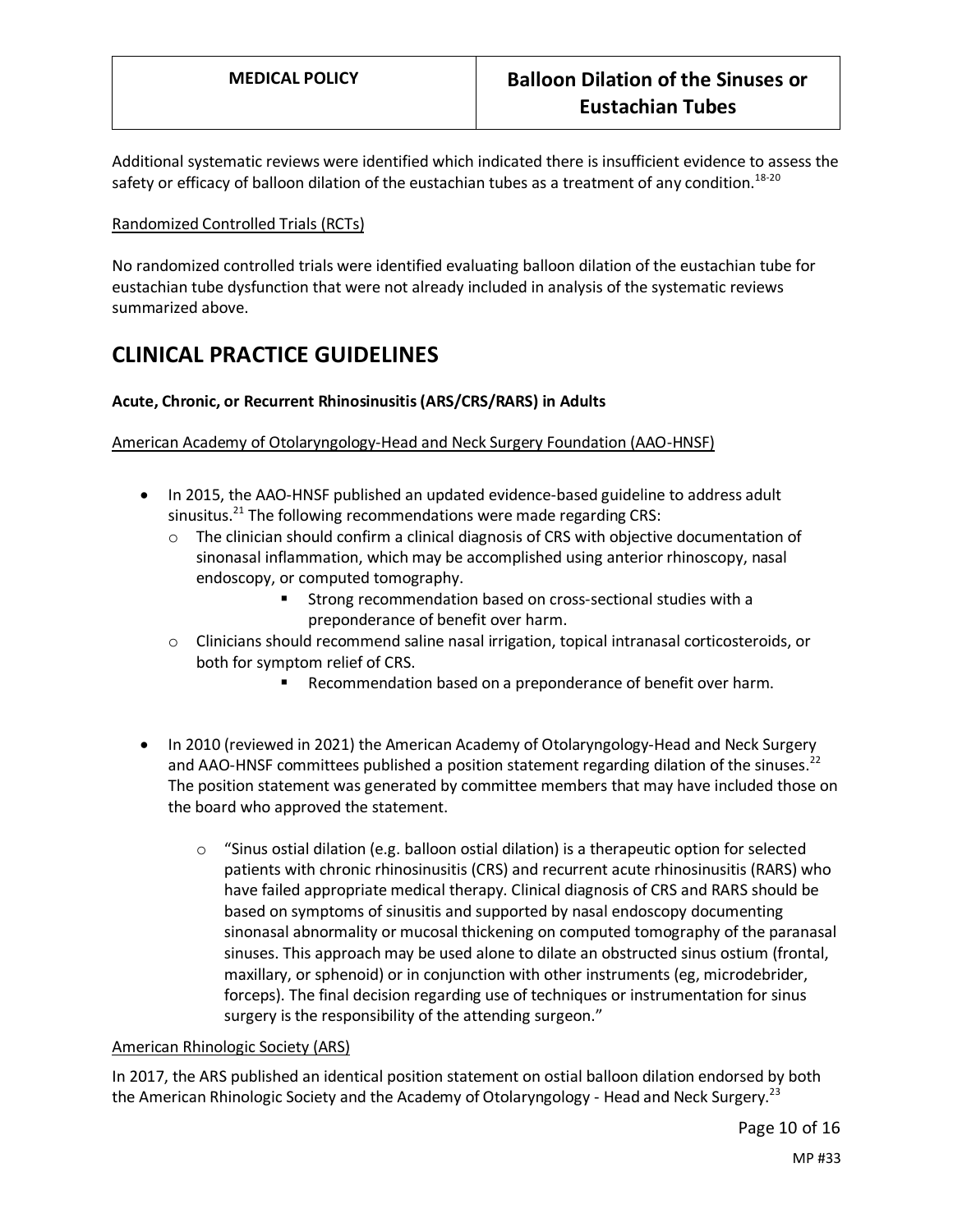## **Acute, Chronic, or Recurrent Rhinosinusitis (ARS/CRS/RARS) in Children**

## American Academy of Otolaryngology-Head and Neck Surgery Foundation (AAO-HNSF)

In 2014, the AAO-HNSF published an expert opinion (consensus statement) regarding the use of balloon sinuplasty in pediatric patients.<sup>24</sup> The panel reached consensus in the opinion that there was insufficient current evidence to compare balloon sinuplasty to ESS for pediatric chronic rhinosinusitis.

## **Eustachian Tube Dysfunction (ETD)**

## The National Institute for Health and Care Excellence (NICE)

In 2019, NICE published an evidence-based clinical practice guideline regarding the use of balloon dilation of the eustachian tube.<sup>25</sup> Despite a lack of long-term follow-up and definitive patient selection criteria, investigators stated that "evidence on the safety and efficacy of balloon dilation for eustachian tube dysfunction is adequate to support the use of this procedure provided that standard arrangements are in place for clinical governance, consent and audit."<sup>25</sup>

## American Academy of Otolaryngology-Head and Neck Surgery (AAO-HNS)

In 2019, the AAO-HNS released a consensus statement on balloon dilation of eustachian tubes for the treatment of ETD.<sup>26</sup> On the basis of expert opinion and a review of the literature, authors concluded that balloon dilation of eustachian tubes is an option for treatment of selected patients with ETD who have failed medical management for identifiable treatable causes. Authors also noted, however, that there is "no published or widely accepted guidance for assessment of OETD, safety parameters of BDET, established risks and complications, or outcome assessment." Authors stated that "additional RCTs with longer follow-up are still necessary to establish a higher level of evidence for BDET efficacy" and that the panel ultimately could not reach consensus regarding the overall short-term or long-term effectiveness of BDET." 26

# **CENTERS FOR MEDICARE & MEDICAID (CMS)**

As of November  $1^{st}$  2021, no specific Medicare coverage policy or guidance (e.g., manual, national coverage determination [NCD], local coverage determination [LCD] article [LCA], etc.) was identified which addresses balloon dilation or the eustachian tubes or sinuses for the treatment of any indication. In the absence of a NCD, LCD, or other Medicare policy, Medicare guidelines allow a Medicare Advantage Organization (MAO) to make coverage determinations, applying an objective, evidence-based process, based on authoritative evidence. *(Medicare IOM Pub. No. 100-16, Ch. 4, §90.5)*

Therefore, this Company coverage review will be applied for medical necessity decision-making*.* Under Medicare, only medically reasonable and necessary services are covered (*Title XVIII of the Social Security Act, §1862(a)(1)(A))*. Procedures, devices, or other medical technologies which lack scientific evidence regarding safety and efficacy because they are investigational or experimental are considered **"not medically reasonable or necessary"** to treat illness or injury under Medicare. *(Medicare IOM Pub. No. 100-04, Ch. 23, §30 A)*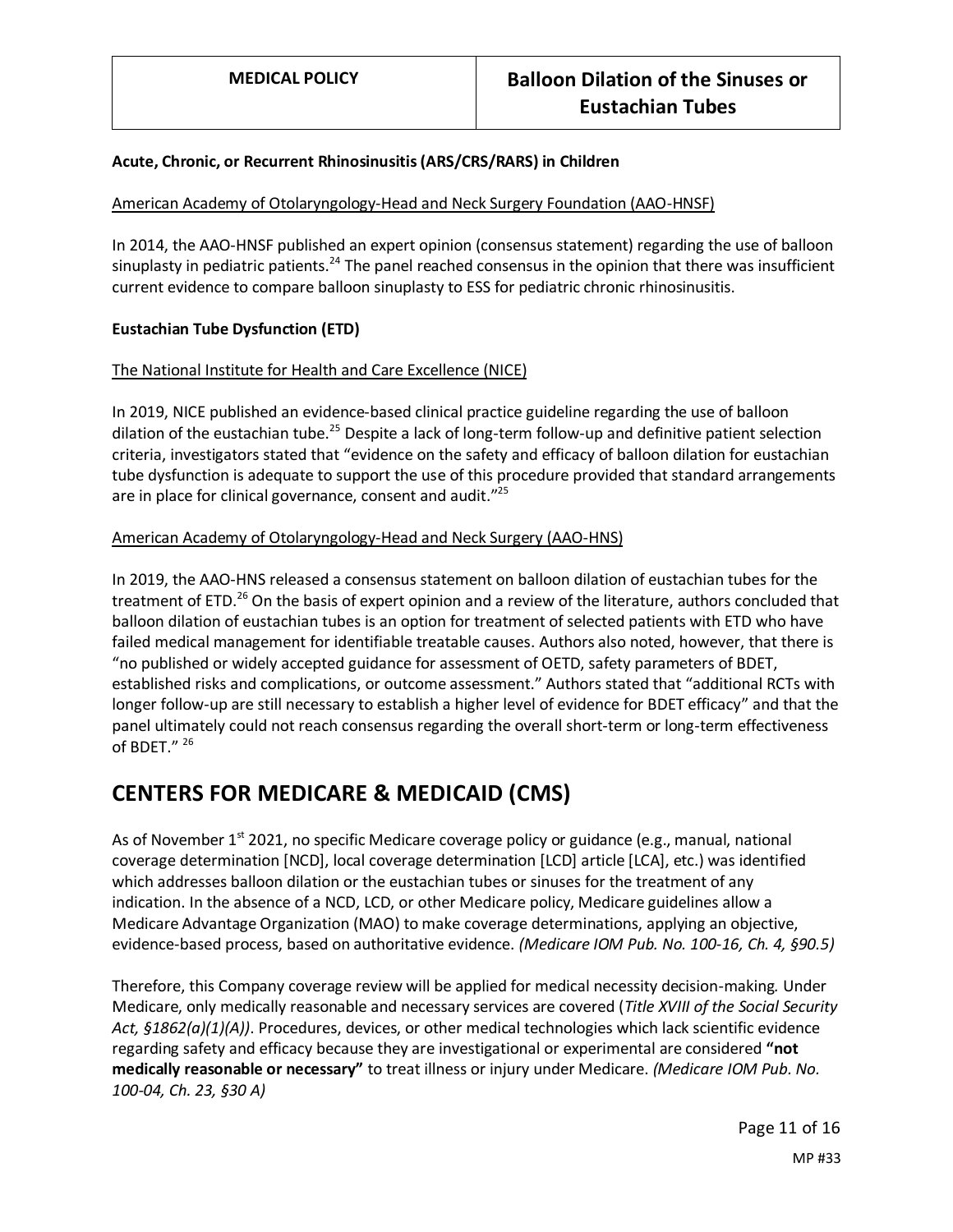# **POLICY SUMMARY**

## **Balloon Sinuplasty**

The evidence for long term benefit of balloon sinuplasty compared to standard operative procedures, such as functional endoscopic sinus surgeries (FESS), have not been shown in large, well-designed studies; however, in small randomized trials balloon dilation appears to be equivalent to FESS and may be more cost effective. Therefore, balloon sinuplasty in adults may be medically necessary and covered when medical policy criteria are met. Evidence is insufficient, however, to support the use of balloon sinuplasty in children. Studies conducted to date are limited by small sample sizes, a lack of long-term follow-up and a lack of definitive patient selection criteria.

## **Eustachian Tube Dysfunction (ETD)**

There is insufficient evidence regarding the use of eustachian balloon dilation for the treatment of eustachian tube defects. Overall, the evidence is limited in quantity and quality and do not establish the safety or efficacy of this procedure in any patient population. In addition, evidence-based clinical practice guidelines remain split in their recommendations regarding the use of tube dilation as a treatment of eustachian tube defects. Additional, large randomized controlled trials with long-term follow-up are needed to definitively determine treatment efficacy and patient selection criteria. Therefore, balloon dilation of the eustachian tube is considered investigational and is not covered for the treatment of any condition, including but not limited to eustachian tube dysfunction.

# **INSTRUCTIONS FOR USE**

Company Medical Policies serve as guidance for the administration of plan benefits. Medical policies do not constitute medical advice nor a guarantee of coverage. Company Medical Policies are reviewed annually and are based upon published, peer-reviewed scientific evidence and evidence-based clinical practice guidelines that are available as of the last policy update. The Companies reserve the right to determine the application of Medical Policies and make revisions to Medical Policies at any time. Providers will be given at least 60-day notice of policy changes that are restrictive in nature.

The scope and availability of all plan benefits are determined in accordance with the applicable coverage agreement. Any conflict or variance between the terms of the coverage agreement and PHP and PHA Medical Policy will be resolved in favor of the coverage agreement.

# **REGULATORY STATUS**

## Mental Health Parity Statement

Coverage decisions are made on the basis of individualized determinations of medical necessity and the experimental or investigational character of the treatment in the individual case. In cases where medical necessity is not established by policy for specific treatment modalities, evidence not previously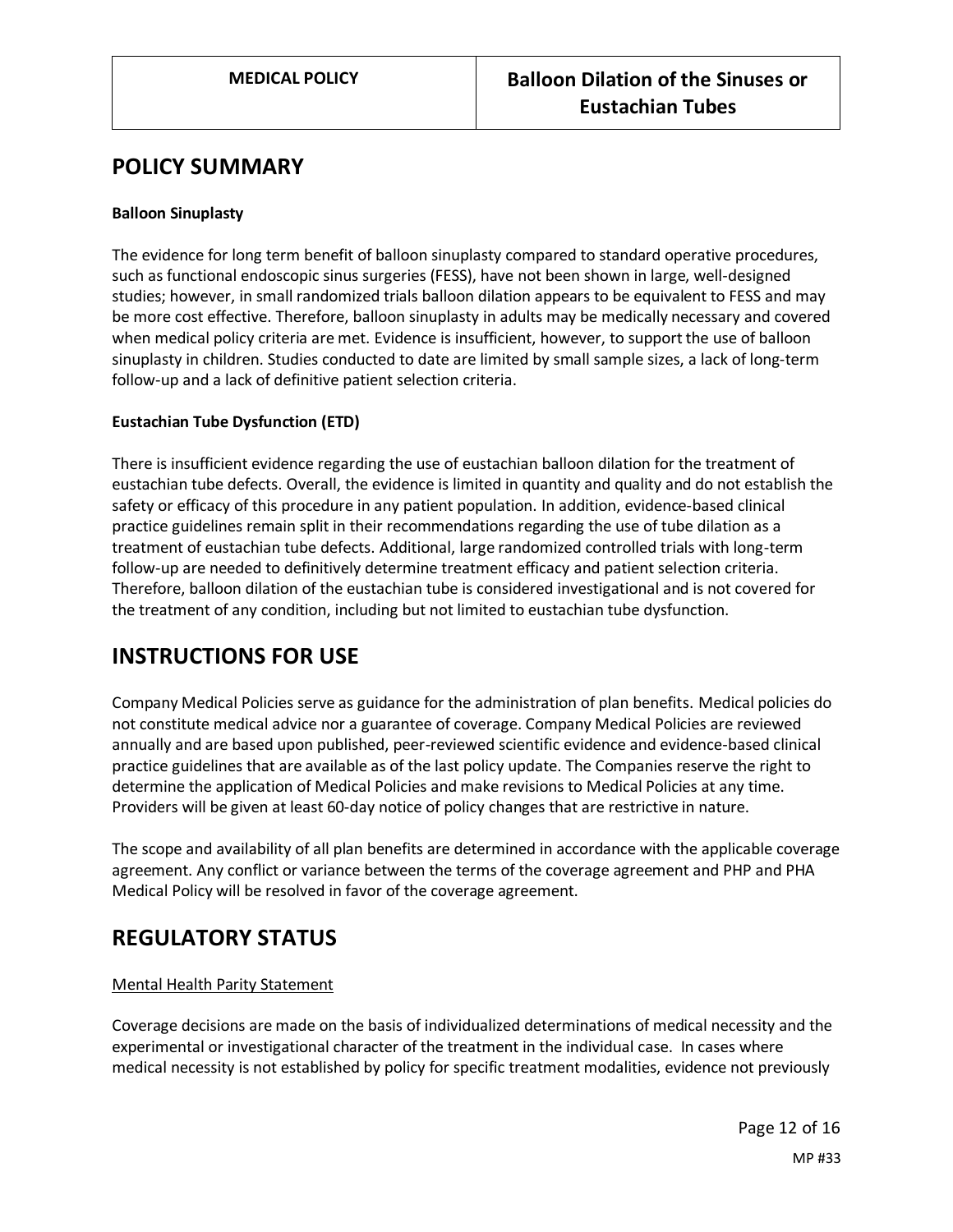considered regarding the efficacy of the modality that is presented shall be given consideration to determine if the policy represents current standards of care.

## **Food & Drug Administration (FDA)**

#### Sinus Balloon Catheters

Sinus balloon catheters have been FDA approved via the 510(k) Premarket Notification process for nearly 15 years. Approved indications include dilating the sinus ostia and paranasal spaces. The following list of approved systems are examples, and is not all inclusive. FDA product code: LRC.

## *Relieva Scout™ Multi-Sinus Dilation System (Acclarent, Inc.) (K153341)<sup>27</sup>*

Indications for use: For patients aged 18 and older, the Relieva Scout™ Multi-Sinus Dilation System is intended to provide a means to access the sinus space and to dilate the sinus ostia and spaces associated with the sphenoid, frontal, and maxillary sinus cavities for diagnostic and therapeutic procedures. In addition, the device is intended to illuminate within and transilluminate across nasal and sinus structures.

## *NuVent EM™ Balloon Sinus Dilation System (Medtronic Xomed, Inc.) (K152121)<sup>28</sup>*

Indications for use: The EM Sinus Dilation System is intended for use in conjunction with the Medtronic Computer-Assisted Surgery System during sinus procedures when surgical navigation or image-guided surgery may be necessary. When used concomitantly, these systems may be used to:

- locate and move tissue, bone or cartilaginous tissue surrounding the drainage pathways of frontal, maxillary, and sphenoid sinuses to facilitate dilation of the sinus ostia; or
- locate and move tissue, bone or cartilaginous tissue surrounding the drainage pathways of frontal, maxillary, and sphenoid sinuses that is scarred, granulated or previously surgically altered to facilitate dilation of the sinus ostia.

# *XprESS® Multi-Sinus Dilation Tool (Entellus Medical, Inc.) (Entellus Medical Balloon Device) (K112506, K121174, K121943, K132440, K142252) 29*

Indications for use: To access and treat the frontal recesses, sphenoid sinus ostia and maxillary ostia/ethmoid infundibula in adults using a trans-nasal approach. The bony sinus outflow tracts are remodeled by balloon displacement of adjacent bone and paranasal sinus structures.

## *FinESS™ Sinus Treatment (Entellus Medical, Inc.) (K091681)<sup>30</sup>*

Indications for use: To access and treat the maxillary sinus ostium and the ethmoid infundibulum in adults with a trans-antral approach. The bony sinus outflow tract is remodeled by balloon displacement of adjacent bone and paranasal sinus structures.

## Singulair

In March 2020, the F.D.A issued a "[boxed warning](https://www.fda.gov/drugs/drug-safety-and-availability/fda-requires-boxed-warning-about-serious-mental-health-side-effects-asthma-and-allergy-drug)" regarding serious mental health side effects for the allergy drug montelukast (Singulair).<sup>31</sup> The warning advised that "the benefits of montelukast may not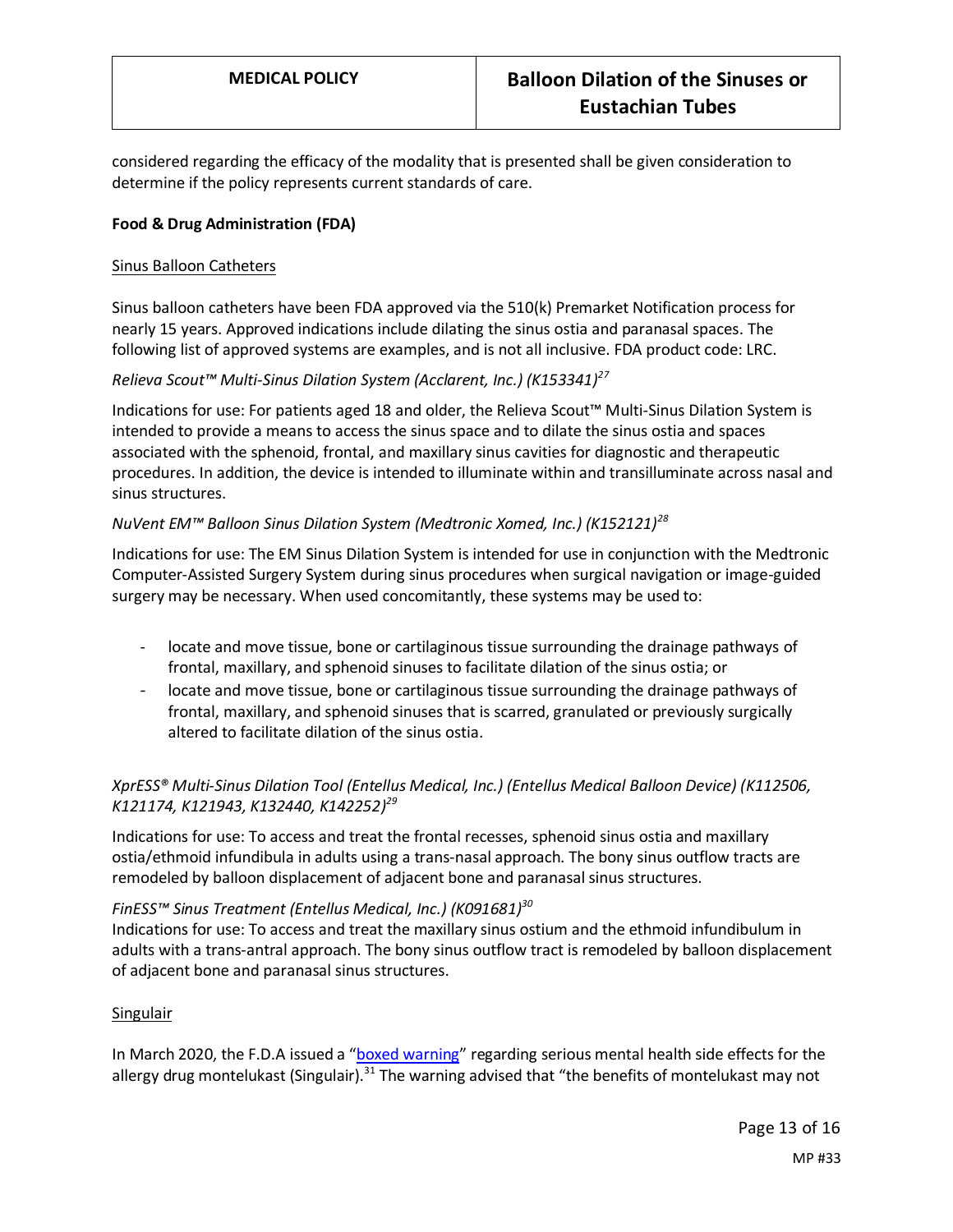outweigh the risks in some patients, particularly when the symptoms of disease may be mild and adequately treated with other medicines."

Eustachian Tube Dilation Systems

Several Eustachian Tube Balloon Dilation System have received clearance under the FDA 510(k) Premarket Notification process. For additional information, refer to the FDA's 510(k) Premarket Notification [website](https://www.accessdata.fda.gov/scripts/cdrh/cfdocs/cfPMN/pmn.cfm) (product code: PNZ).

# **REFERENCES**

- 1. Rosenfeld RM, Piccirillo JF, Chandrasekhar SS, et al. Clinical practice guideline (update): Adult Sinusitis Executive Summary. *Otolaryngol Head Neck Surg.* 2015;152(4):598- 609[.https://www.ncbi.nlm.nih.gov/pubmed/25833927.](https://www.ncbi.nlm.nih.gov/pubmed/25833927)
- 2. Scheid DC, Hamm RM. Acute bacterial rhinosinusitis in adults: part II. Treatment. *Am Fam Physician.* 2004;70(9):1697-1704[.https://www.ncbi.nlm.nih.gov/pubmed/15554487.](https://www.ncbi.nlm.nih.gov/pubmed/15554487)
- 3. Hayes Inc. Balloon Sinuplasty for Treatment of Chronic Rhinosinusitis in Adult Patients. [https://evidence.hayesinc.com/report/dir.balloon3644.](https://evidence.hayesinc.com/report/dir.balloon3644) Published 2021. Accessed 11/2/2021.
- 4. UpToDate. Chronic rhinosinusitis: Management[. https://www.uptodate.com/contents/chronic](https://www.uptodate.com/contents/chronic-rhinosinusitis-management)[rhinosinusitis-management.](https://www.uptodate.com/contents/chronic-rhinosinusitis-management) Published 2021. Accessed 11/2/2021.
- 5. Hayes Inc. Acclarent Eustachian Tube Balloon Dilation For The Treatment Of Eustachian Tube Dysfunction In Adults. ARCHIVED Aug 12, 2020. Report outdated. [https://evidence.hayesinc.com/report/htb.eustachian3979.](https://evidence.hayesinc.com/report/htb.eustachian3979) Published 2020. Accessed 11/2/2021.
- 6. ECRI Institute. Standalone Balloon Sinus Dilation for Treating Chronic Rhinosinusitis in Adults. [https://www.ecri.org/components/Target/Pages/9657.aspx.](https://www.ecri.org/components/Target/Pages/9657.aspx) Published 2016. Accessed 11/2/2021.
- 7. Ahmed J, Pal S, Hopkins C, Jayaraj S. Functional endoscopic balloon dilation of sinus ostia for chronic rhinosinusitis. *Cochrane Database Syst Rev.*  2011(7):CD008515[.https://www.ncbi.nlm.nih.gov/pubmed/21735433.](https://www.ncbi.nlm.nih.gov/pubmed/21735433)
- 8. Hayes Inc. Balloon Sinuplasty for Chronic Sinusitis in Pediatric Patients. [https://evidence.hayesinc.com/report/dir.balloon4775.](https://evidence.hayesinc.com/report/dir.balloon4775) Published 2021. Accessed 11/2/2021.
- 9. Cutler J, Bikhazi N, Light J, Truitt T, Schwartz M, Investigators RS. Standalone balloon dilation versus sinus surgery for chronic rhinosinusitis: a prospective, multicenter, randomized, controlled trial. *Am J Rhinol Allergy.* 2013;27(5):416- 422[.https://www.ncbi.nlm.nih.gov/pubmed/23920419.](https://www.ncbi.nlm.nih.gov/pubmed/23920419)
- 10. Bikhazi N, Light J, Truitt T, Schwartz M, Cutler J, Investigators RS. Standalone balloon dilation versus sinus surgery for chronic rhinosinusitis: a prospective, multicenter, randomized, controlled trial with 1-year follow-up. *Am J Rhinol Allergy.* 2014;28(4):323- 329[.https://www.ncbi.nlm.nih.gov/pubmed/24823902.](https://www.ncbi.nlm.nih.gov/pubmed/24823902)
- 11. Chandra RK, Kern RC, Cutler JL, Welch KC, Russell PT. REMODEL larger cohort with long-term outcomes and meta-analysis of standalone balloon dilation studies. *Laryngoscope.*  2016;126(1):44-5[0.https://www.ncbi.nlm.nih.gov/pubmed/26228589.](https://www.ncbi.nlm.nih.gov/pubmed/26228589)
- 12. Zalzal HG, Makary CA, Ramadan HH. Long-Term Effectiveness of Balloon Catheter Sinuplasty in Pediatric Chronic Maxillary Sinusitis. *Ear Nose Throat J.* 2019;98(4):207-211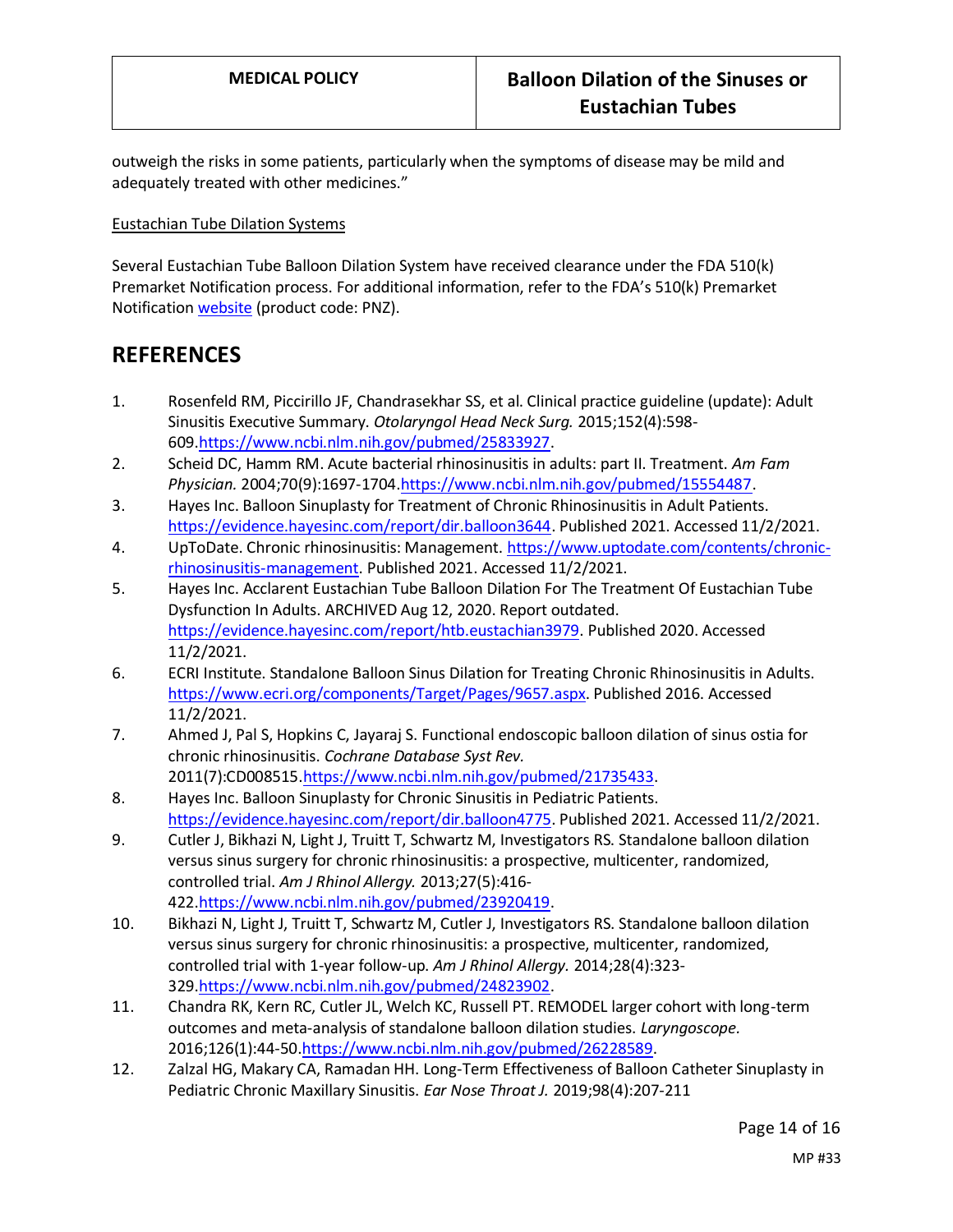- 13. Jia L, Cao C, Jing B, et al. 3-year follow-up after balloon sinuplasty in children with chronic rhinosinusitis. *Int J Pediatr Otorhinolaryngol.* 2020;136:110084
- 14. Hayes Inc. Eustachian Tube Balloon Dilation for the Treatment of Chronic Eustachian Tube Dysfunction in Adults. [https://evidence.hayesinc.com/report/dir.eustachian5042.](https://evidence.hayesinc.com/report/dir.eustachian5042) Published 2021. Accessed 11/4/2021.
- 15. Froehlich MH, Le PT, Nguyen SA, McRackan TR, Rizk HG, Meyer TA. Eustachian Tube Balloon Dilation: A Systematic Review and Meta-analysis of Treatment Outcomes. *Otolaryngol Head Neck Surg.* 2020;163(5):870-88[2.https://www.ncbi.nlm.nih.gov/pubmed/32482125.](https://www.ncbi.nlm.nih.gov/pubmed/32482125)
- 16. Wang TC, Lin CD, Shih TC, et al. Comparison of Balloon Dilation and Laser Eustachian Tuboplasty in Patients with Eustachian Tube Dysfunction: A Meta-analysis. *Otolaryngol Head Neck Surg.*  2018;158(4):617-62[6.https://www.ncbi.nlm.nih.gov/pubmed/29557245.](https://www.ncbi.nlm.nih.gov/pubmed/29557245)
- 17. ECRI Institute. Acclarent Aera Eustachian Tube Balloon Dilation System (Acclarent, Inc.) for Treating Persistent Eustachian Tube Dysfunction. [https://www.ecri.org/components/ProductBriefs/Pages/24861.aspx.](https://www.ecri.org/components/ProductBriefs/Pages/24861.aspx) Published 2021. Accessed 11/2/2021.
- 18. Randrup TS, Ovesen T. Balloon eustachian tuboplasty: a systematic review. *Otolaryngol Head Neck Surg.* 2015;152(3):383-39[2.https://www.ncbi.nlm.nih.gov/pubmed/25605694.](https://www.ncbi.nlm.nih.gov/pubmed/25605694)
- 19. Huisman JML, Verdam FJ, Stegeman I, de Ru JA. Treatment of Eustachian tube dysfunction with balloon dilation: A systematic review. *Laryngoscope.* 2018;128(1):237- 247[.https://www.ncbi.nlm.nih.gov/pubmed/28799657.](https://www.ncbi.nlm.nih.gov/pubmed/28799657)
- 20. Hwang SY, Kok S, Walton J. Balloon dilation for eustachian tube dysfunction: systematic review. *J Laryngol Otol.* 2016;130 Suppl 4:S2-6[.https://www.ncbi.nlm.nih.gov/pubmed/27488333.](https://www.ncbi.nlm.nih.gov/pubmed/27488333)
- 21. Rosenfeld RM, Piccirillo JF, Chandrasekhar SS, et al. Clinical practice guideline (update): adult sinusitis. *Otolaryngol Head Neck Surg.* 2015;152(2 Suppl):S1- S39[.https://www.ncbi.nlm.nih.gov/pubmed/25832968.](https://www.ncbi.nlm.nih.gov/pubmed/25832968)
- 22. American Academy of Otolaryngology. Position Statement: Dilation of sinuses, any method (e.g., balloon, etc.). [https://www.entnet.org/resource/position-statement-dilation-of-sinuses-any](https://www.entnet.org/resource/position-statement-dilation-of-sinuses-any-method-e-g-balloon-etc/)[method-e-g-balloon-etc/.](https://www.entnet.org/resource/position-statement-dilation-of-sinuses-any-method-e-g-balloon-etc/) Published 2021. Accessed 11/2/2021.
- 23. American Rhinologic Society. Ostial Balloon Dilation Position Statement. [https://www.american](https://www.american-rhinologic.org/index.php?option=com_content&view=article&id=33:ostial-balloon-dilation-position-statement&catid=26:position-statements&Itemid=197)[rhinologic.org/index.php?option=com\\_content&view=article&id=33:ostial-balloon-dilation](https://www.american-rhinologic.org/index.php?option=com_content&view=article&id=33:ostial-balloon-dilation-position-statement&catid=26:position-statements&Itemid=197)[position-statement&catid=26:position-statements&Itemid=197.](https://www.american-rhinologic.org/index.php?option=com_content&view=article&id=33:ostial-balloon-dilation-position-statement&catid=26:position-statements&Itemid=197) Published 2017. Accessed 11/2/2021.
- 24. Brietzke SE, Shin JJ, Choi S, et al. Clinical consensus statement: pediatric chronic rhinosinusitis. *Otolaryngol Head Neck Surg.* 2014;151(4):542- 553[.https://www.ncbi.nlm.nih.gov/pubmed/25274375.](https://www.ncbi.nlm.nih.gov/pubmed/25274375)
- 25. National Institute for Health and Care Excellence. Balloon dilation for chronic eustachian tube dysfunction
- Interventional procedures guidance[. https://www.nice.org.uk/guidance/ipg665.](https://www.nice.org.uk/guidance/ipg665) Published 2019. Accessed 11/2/2021.
- 26. Tucci DL, McCoul ED, Rosenfeld RM, et al. Clinical consensus statement: balloon dilation of the eustachian tube. *Otolaryngology–Head and Neck Surgery.* 2019;161(1):6-17
- 27. U.S. Food and Drug Administration. 510(k) Premarket Notification approval. Relieva Scout™ Multi-Sinus Dilation System. Feb 12, 2016. [https://www.accessdata.fda.gov/scripts/cdrh/cfdocs/cfpmn/pmn.cfm?ID=K153341.](https://www.accessdata.fda.gov/scripts/cdrh/cfdocs/cfpmn/pmn.cfm?ID=K153341) Published 2016. Accessed 11/2/2021.